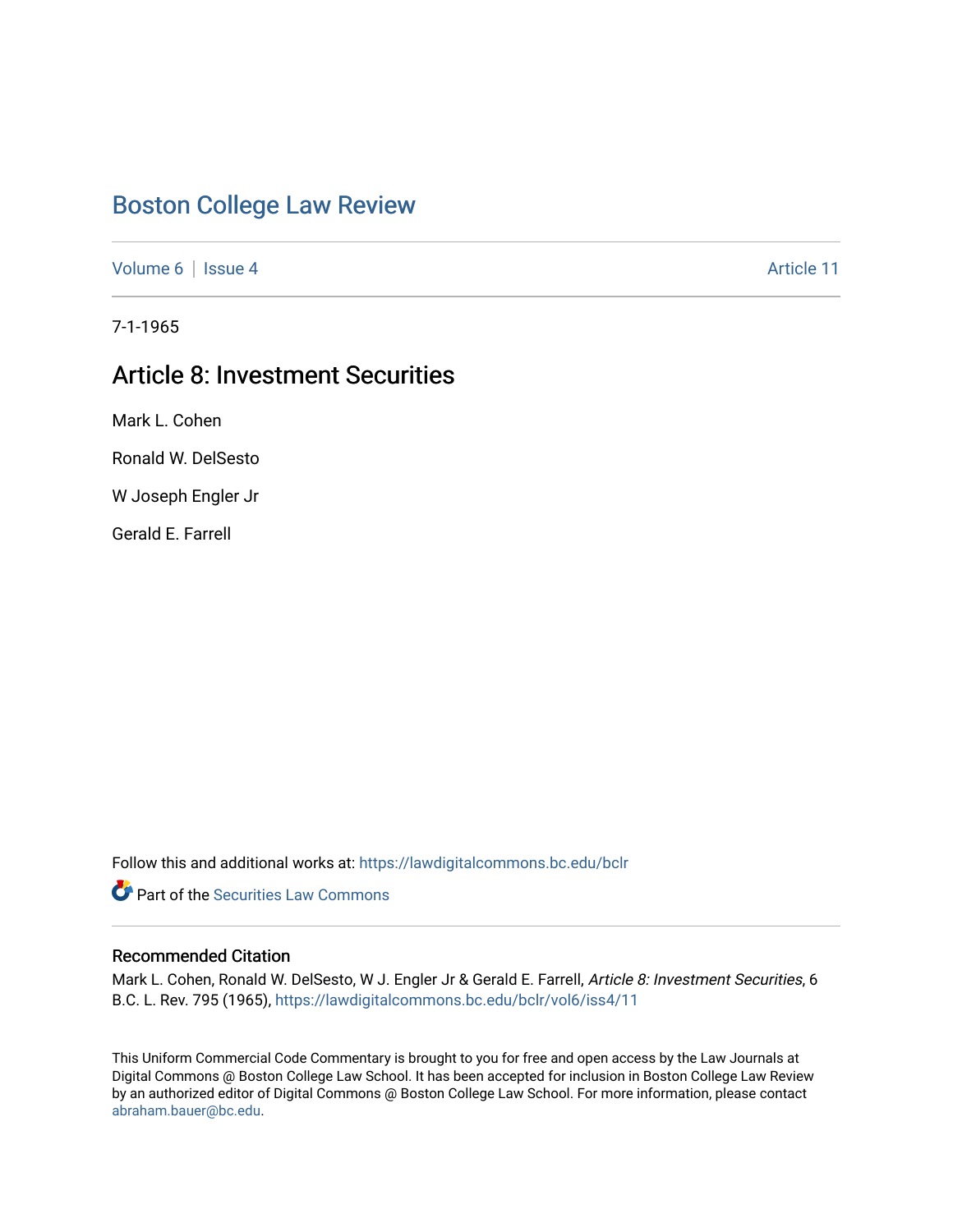#### *UNIFORM COMMERCIAL CODE ANNOTATIONS*

court suggested, implied that where privity exists between the owner of the goods and the converter, the plaintiff can recover only his actual losses. Without discussing the merits of the point, the court noted that such privity may have existed in the instant case by virtue of Allied's having originally transferred some of the oil to the defendant.

It is submitted that the cases relied upon, neither of which involved documents of title, are irrelevant to the issue presented in the instant case. The court's conclusion would have rested on a less tenuous basis had it ignored the possibility of conversion and proceeded on the equally rational assumption that the problem was one of non-receipt covered by the damages. provision of Section 7-203.

W.J.E., JR.

#### **SECTION 7-403. Obligation of Warehouseman or Carrier to Deliver; Excuse**

DAVID CRYSTAL, INC. V. CUNARD STEAM-SHIP Co. 223 F. Supp. 273 (S.D.N.Y. 1963) Annotated under Section 1-201, supra.

NATIONAL DAIRY PRODS. CORP. V. LAWRENCE AM. FIELD WAREHOUSING CORP. 225 N.Y.S.2d 788 (App. Div. 1965)

Annotated under Section 7-203, supra.

### **SECTION 7-404. No Liability for Good Faith Delivery Pursuant to Receipt or Bill**

DAVID CRYSTAL, INC. V. CUNARD STEAM-SHIP Co. 223 F. Supp. 273 (S.D.N.Y. 1963) Annotated under Section 1-201, supra.

# **ARTICLE 8: INVESTMENT SECURITIES**

## **SECTION 8-301. Rights Acquired by Purchaser; "Adverse Claim"; Title Acquired by Bona Fide Purchaser**

GWATNEY V. ALLIED COMPANIES, INC.

385 S.W.2d 940 (Ark. 1965)

The Great Security Life Insurance Company issued 150,000 shares of stock to Arkansas Memorial Gardens, Inc., taking in return a deed to 698 burial places. Arkansas Memorial then sold the shares to the defendant Harold Gwatney who had borrowed the purchase price from Tommy Russell, the president of Arkansas Memorial. The plaintiff, a substantial shareholder of Great Security, sought cancellation of the stock on the ground that its issuance was unauthorized by statute. The defendant Gwatney claimed that he was a good faith purchaser and that the stock could not be cancelled in his hands. At trial, he testified that before buying the stock he had